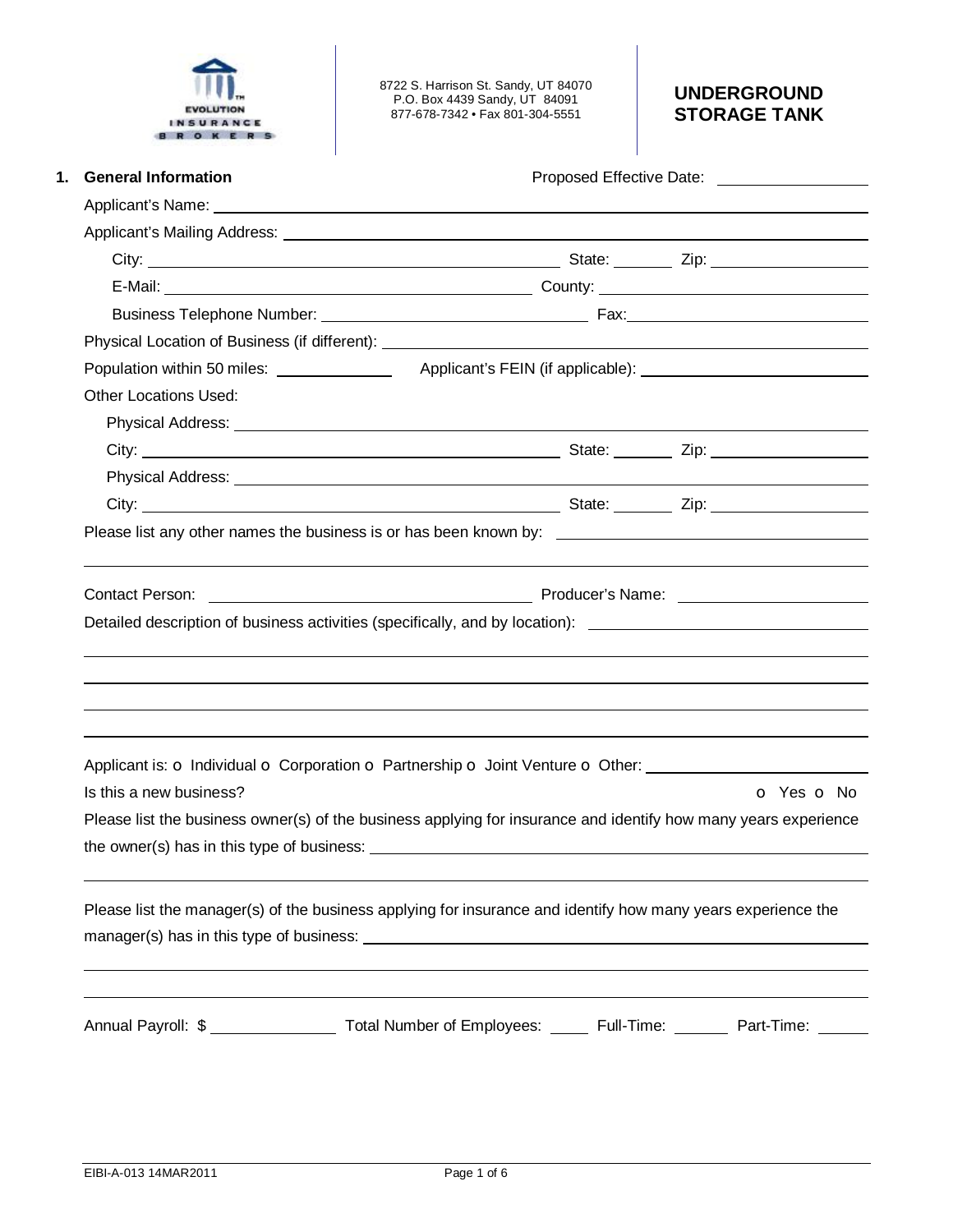Please describe the business's drug policy and what the procedure is when an applicant or employee fails a drug  $t \sim$ 

| services?<br>If yes, please tell us: | Does your company have within its staff of employees, a position whose job description deals with product<br>liability, loss control, safety inspections, engineering, consulting, or other professional consultation advisory<br>O Yes O No |
|--------------------------------------|----------------------------------------------------------------------------------------------------------------------------------------------------------------------------------------------------------------------------------------------|
|                                      |                                                                                                                                                                                                                                              |
|                                      |                                                                                                                                                                                                                                              |
|                                      |                                                                                                                                                                                                                                              |
|                                      |                                                                                                                                                                                                                                              |
| <b>Insurance History</b>             |                                                                                                                                                                                                                                              |

## **2. Insurance History**

Who is your current insurance carrier (or your last if no current provider)? \_\_\_\_\_\_\_\_\_\_

Provide name(s) for all insurance companies that have provided Applicant insurance for the last three years:

|                        | Coverage:                                                                                                 | Coverage: | Coverage:  |  |
|------------------------|-----------------------------------------------------------------------------------------------------------|-----------|------------|--|
| Company Name           |                                                                                                           |           |            |  |
| <b>Expiration Date</b> |                                                                                                           |           |            |  |
| Annual Premium         | S                                                                                                         | \$        | \$         |  |
|                        | Has the Applicant or any predecessor ever had a claim?                                                    |           | o Yes o No |  |
|                        | Completed Claims and Loss History form attached (REQUIRED)?                                               |           | O Yes O No |  |
|                        | Has the Applicant, or anyone on the Applicant's behalf, attempted to place this risk in standard markets? |           |            |  |
|                        |                                                                                                           |           | O Yes O No |  |
|                        | If the standard markets are declining placement, please explain why:                                      |           |            |  |

#### **3. Other Insurance**

Please provide the following information for all other business-related insurance the Applicant currently carries.

| Coverage Type          |    |    |
|------------------------|----|----|
| <b>Company Name</b>    |    |    |
| <b>Expiration Date</b> |    |    |
| Annual Premium   \$    | ъD | ۰D |

## **4. Desired Insurance**

Please write in the limit of insurance desired: \$

**Self-Insured Retention (SIR):**  $\sigma$  \$1,000 (Minimum)  $\sigma$  \$1,500  $\sigma$  \$2,500  $\sigma$  \$5,000  $\sigma$  \$10,000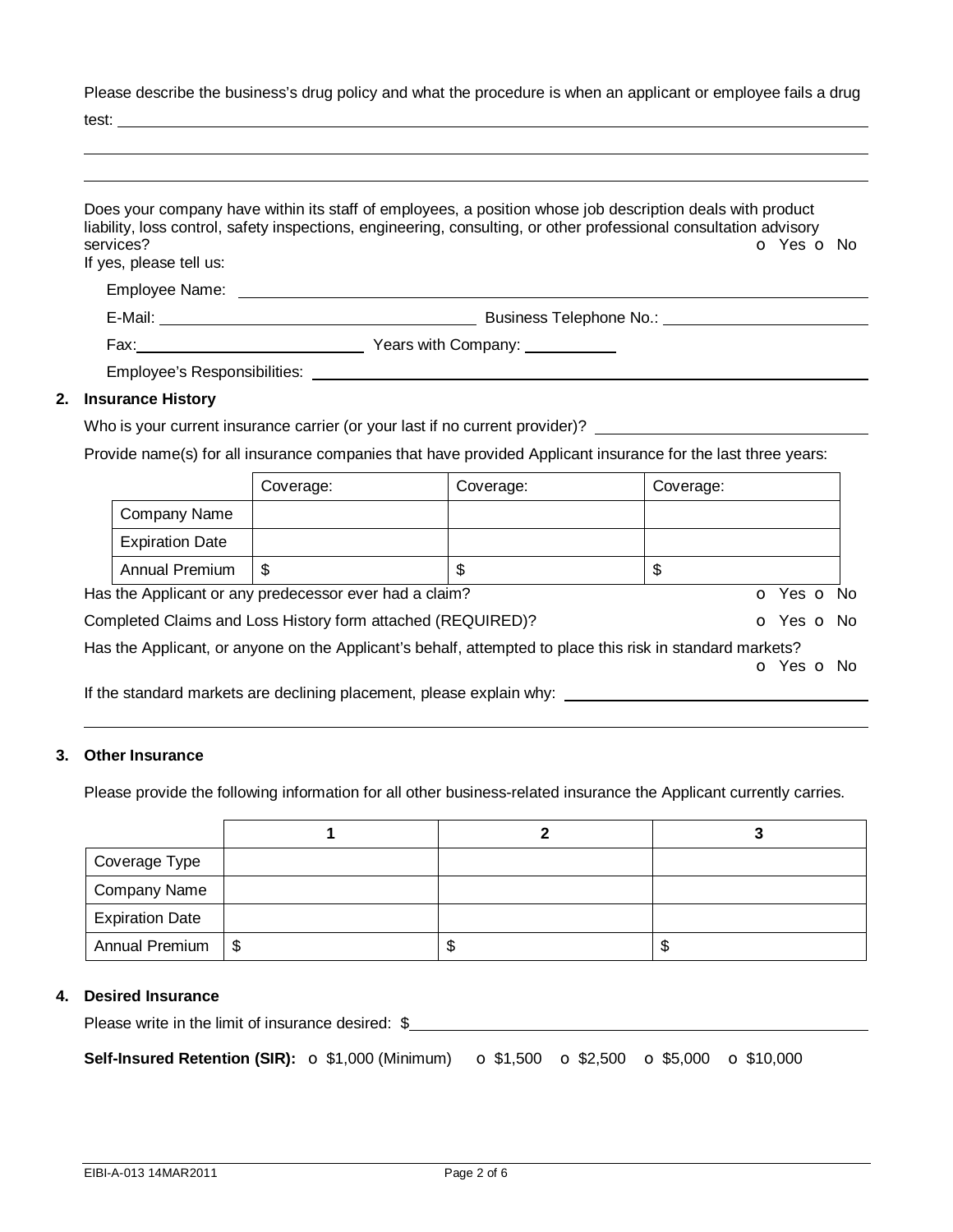# **5. Business Activities**

| Are tanks and piping scheduled for replacement?<br>O Yes O No<br>1.                                                                      |                                                                                                                                                                                                                                                                                                                                                                                          |                          |  |  |
|------------------------------------------------------------------------------------------------------------------------------------------|------------------------------------------------------------------------------------------------------------------------------------------------------------------------------------------------------------------------------------------------------------------------------------------------------------------------------------------------------------------------------------------|--------------------------|--|--|
|                                                                                                                                          |                                                                                                                                                                                                                                                                                                                                                                                          |                          |  |  |
|                                                                                                                                          |                                                                                                                                                                                                                                                                                                                                                                                          |                          |  |  |
| 2.                                                                                                                                       | Have all out-of-service tanks been properly closed?                                                                                                                                                                                                                                                                                                                                      | <b>o</b> Yes <b>o</b> No |  |  |
| Has there ever been any pollution or contamination leaks or spills on the site/location during the past 10<br>3.<br>o Yes o No<br>years? |                                                                                                                                                                                                                                                                                                                                                                                          |                          |  |  |
|                                                                                                                                          |                                                                                                                                                                                                                                                                                                                                                                                          |                          |  |  |
|                                                                                                                                          |                                                                                                                                                                                                                                                                                                                                                                                          |                          |  |  |
| а.                                                                                                                                       | Is a written procedure posted?                                                                                                                                                                                                                                                                                                                                                           | O Yes O No               |  |  |
|                                                                                                                                          | If yes, please provide a copy.                                                                                                                                                                                                                                                                                                                                                           |                          |  |  |
| b.                                                                                                                                       |                                                                                                                                                                                                                                                                                                                                                                                          |                          |  |  |
| c.                                                                                                                                       |                                                                                                                                                                                                                                                                                                                                                                                          |                          |  |  |
|                                                                                                                                          |                                                                                                                                                                                                                                                                                                                                                                                          |                          |  |  |
| е.                                                                                                                                       | Fire Dept. Responding to Your Site/Location: <u>[1984]</u> [1986] The Dept. Responding to Your Site/Location: [1986] The Contract of the Contract of The Contract of The Contract of The Contract of The Contract of The Contract o                                                                                                                                                      |                          |  |  |
| f.                                                                                                                                       | Address of any and all other regulatory agency(s) or department(s) in your state that you must report to<br>when a leak or spill occurs: $\sqrt{2}$ and $\sqrt{2}$ and $\sqrt{2}$ and $\sqrt{2}$ and $\sqrt{2}$ and $\sqrt{2}$ and $\sqrt{2}$ and $\sqrt{2}$ and $\sqrt{2}$ and $\sqrt{2}$ and $\sqrt{2}$ and $\sqrt{2}$ and $\sqrt{2}$ and $\sqrt{2}$ and $\sqrt{2}$ and $\sqrt{2}$ and |                          |  |  |
|                                                                                                                                          | <b>Inventory Control:</b>                                                                                                                                                                                                                                                                                                                                                                |                          |  |  |
| а.                                                                                                                                       | Do you now have, for each tank, regardless of product contained, an inventory control program which                                                                                                                                                                                                                                                                                      |                          |  |  |
|                                                                                                                                          | includes tanks measurements recorded and reconciled on file?                                                                                                                                                                                                                                                                                                                             | o Yes o No               |  |  |
|                                                                                                                                          | If yes, please send a copy of your reconciled records for past six months.                                                                                                                                                                                                                                                                                                               |                          |  |  |
| b.                                                                                                                                       | How frequently are measurements made? o Daily o Weekly o Other:                                                                                                                                                                                                                                                                                                                          |                          |  |  |
| c.                                                                                                                                       | Do you now have an Independent Contract Accounting System to monitor and report the integrity of your                                                                                                                                                                                                                                                                                    |                          |  |  |
|                                                                                                                                          | tanks?                                                                                                                                                                                                                                                                                                                                                                                   | o Yes o No               |  |  |
|                                                                                                                                          |                                                                                                                                                                                                                                                                                                                                                                                          |                          |  |  |

6. Complete a description of the Underground Storage Tanks, as completed for each Tank for each site/location to be insured, whether out of use or currently in use, will become a part of any coverage Contract issued. Only Tanks currently in use that comply with all the operating and management requirements of the Insurer's Pollution Liability Program for owners or operators will be covered under any coverage contract issued.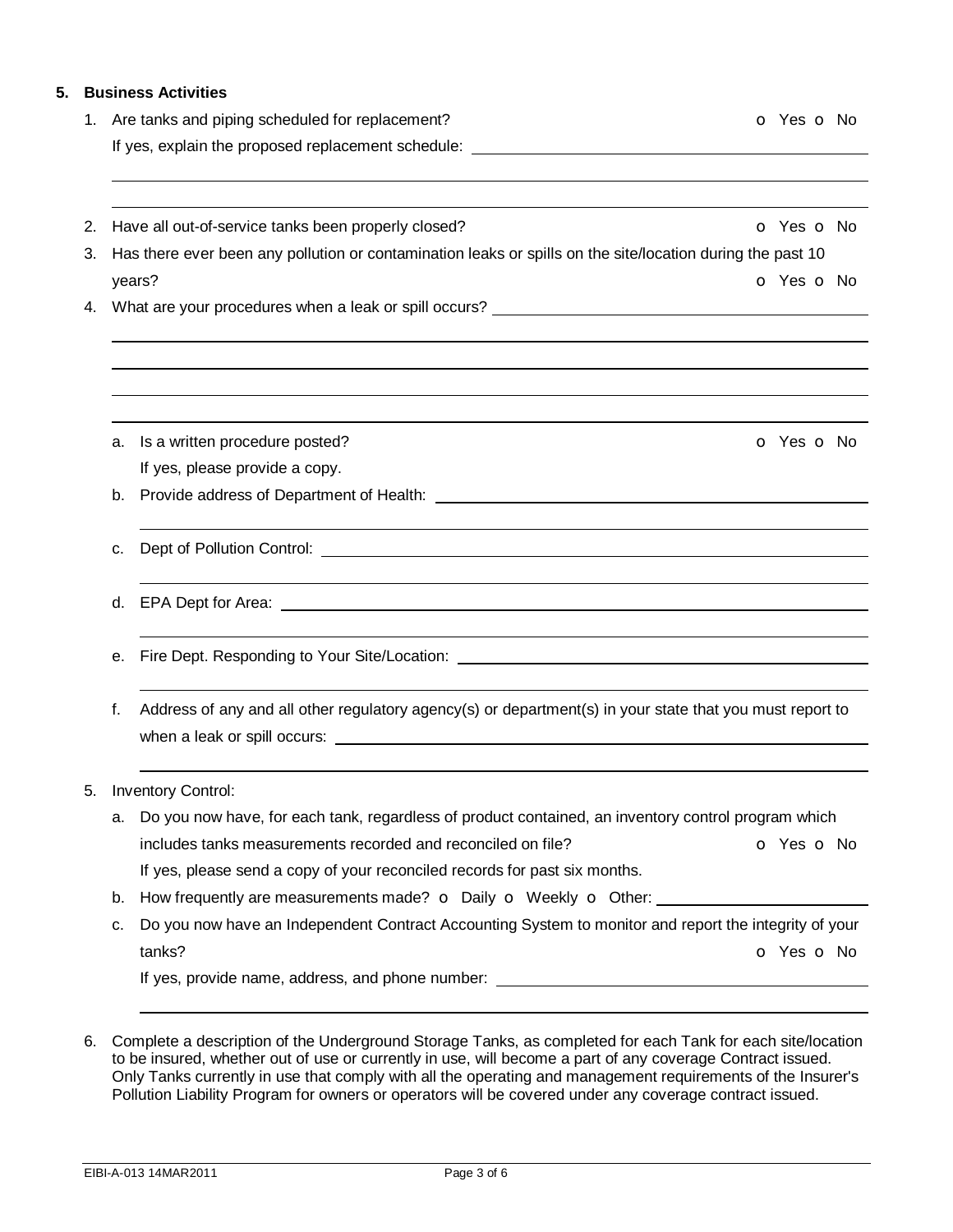7. The description of the Underground Storage Tanks, as completed for each tank and for each site/location to be insured, whether out of use or currently in use, will become a part of any coverage contract issued.

| <b>Tank Number:</b>                              | 1 | $\mathbf{2}$ | 3 | 4 | 5 | 6 |
|--------------------------------------------------|---|--------------|---|---|---|---|
| <b>Tank ID Number (if any)</b>                   |   |              |   |   |   |   |
| Status of tank (mark all that apply)             |   |              |   |   |   |   |
| Currently in use:                                |   |              |   |   |   |   |
| Temporarily out of use:                          |   |              |   |   |   |   |
| Permanently out of use:                          |   |              |   |   |   |   |
| Brought into use after 5/8/1986:                 |   |              |   |   |   |   |
| How old is the tank? (estimated age)             |   |              |   |   |   |   |
| <b>Estimated total capacity (gallons)</b>        |   |              |   |   |   |   |
| Type of fuel or product in tank                  |   |              |   |   |   |   |
| (premium, regular, etc.)                         |   |              |   |   |   |   |
| <b>Construction of tank (mark one)</b>           |   |              |   |   |   |   |
| Bare steel                                       |   |              |   |   |   |   |
| STI-PS                                           |   |              |   |   |   |   |
| Fiberglass reinforced plastic                    |   |              |   |   |   |   |
| Fiberglass coated steel                          |   |              |   |   |   |   |
| Epoxy Lined - Retro                              |   |              |   |   |   |   |
| Other:                                           |   |              |   |   |   |   |
| Internal protection (mark all that apply)        |   |              |   |   |   |   |
| Cathodic protection                              |   |              |   |   |   |   |
| Interior lining (i.e., epoxy resins)             |   |              |   |   |   |   |
| Other:                                           |   |              |   |   |   |   |
| <b>External protection (mark all that apply)</b> |   |              |   |   |   |   |
| Cathodic protection                              |   |              |   |   |   |   |
| Fainted (i.e., asphaltic)                        |   |              |   |   |   |   |
| Fiberglass reinforced plastic coated             |   |              |   |   |   |   |
| Coated steel-buffhide                            |   |              |   |   |   |   |
| Other:                                           |   |              |   |   |   |   |
| None                                             |   |              |   |   |   |   |
| <b>Piping Construction</b>                       |   |              |   |   |   |   |
| Bare steel                                       |   |              |   |   |   |   |
| Galvanized steel                                 |   |              |   |   |   |   |
| Fiberglass reinforced plastic                    |   |              |   |   |   |   |
| <b>Black Iron</b>                                |   |              |   |   |   |   |
| Other:                                           |   |              |   |   |   |   |
| <b>Additional information for tanks</b>          |   |              |   |   |   |   |
| permanently taken out of service:                |   |              |   |   |   |   |
| Estimated date last used (mo/yr)                 |   |              |   |   |   |   |
| Est. quantity of substance remaining (gal)       |   |              |   |   |   |   |
| Mark box if tank was filled with inert           |   |              |   |   |   |   |
| material (i.e., sand, concrete)                  |   |              |   |   |   |   |
| Tank installed by a certified installer?         |   |              |   |   |   |   |
| Piping installed by a certified installer?       |   |              |   |   |   |   |
| Spill/overflow protection? Note type.            |   |              |   |   |   |   |
| Leak detection system in effect:                 |   |              |   |   |   |   |
| Electronic                                       |   |              |   |   |   |   |
| Vapor well                                       |   |              |   |   |   |   |
| Sampling well                                    |   |              |   |   |   |   |
| In-tank system                                   |   |              |   |   |   |   |
| Other, state type for each                       |   |              |   |   |   |   |
| None                                             |   |              |   |   |   |   |
| Does tank have a corrosion protection            |   |              |   |   |   |   |
| system or service? If yes, note type:            |   |              |   |   |   |   |
| Fiberglass                                       |   |              |   |   |   |   |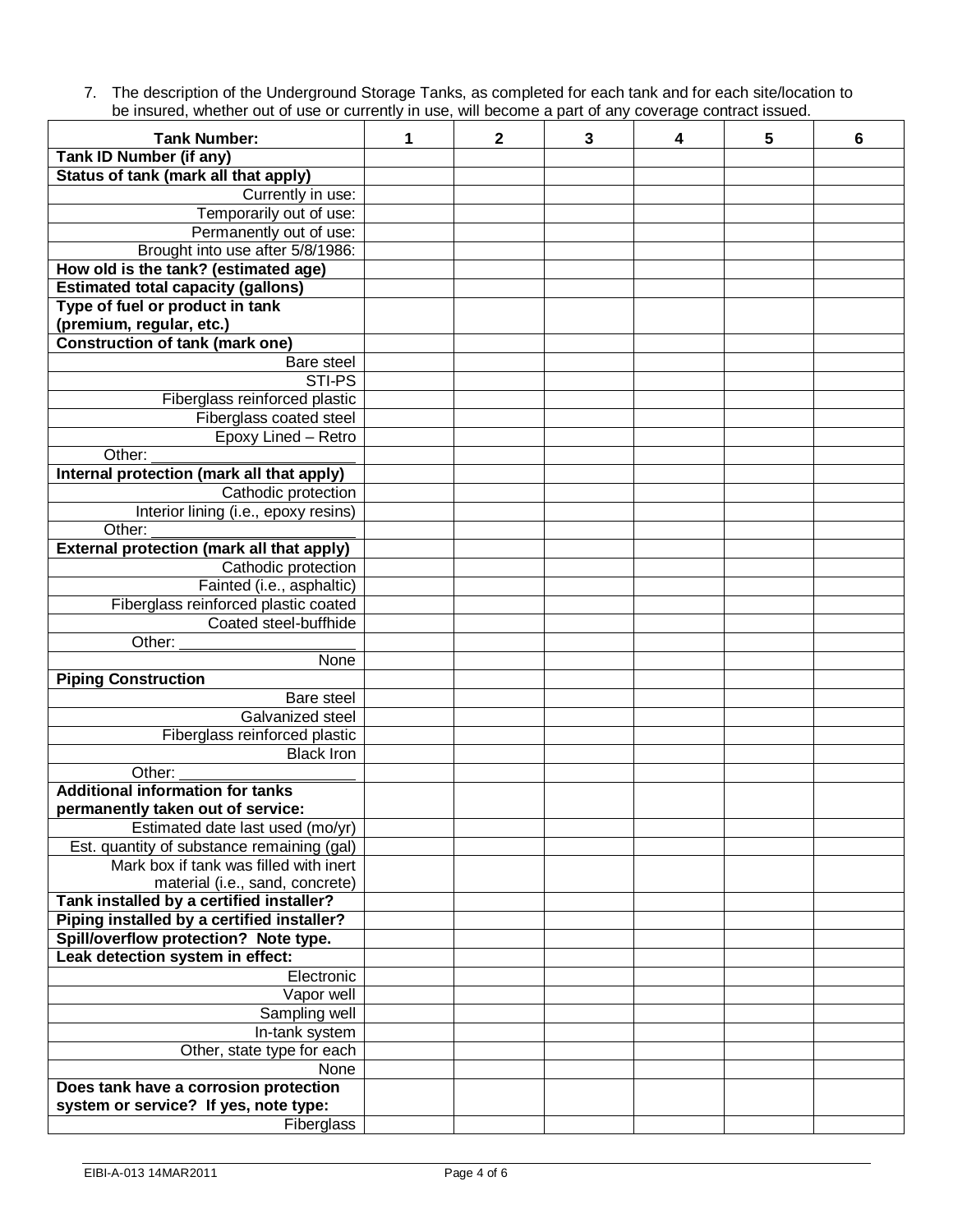| Cathodic protection/impressed current   |  |  |  |
|-----------------------------------------|--|--|--|
| Cathodic protection/sacrificial         |  |  |  |
| Other:                                  |  |  |  |
| Does site/location have a groundwater   |  |  |  |
| monitoring program?                     |  |  |  |
| Date tank and piping was last tested:   |  |  |  |
| Testing frequency: annual, 3 yrs, other |  |  |  |
| Age of piping (years)                   |  |  |  |
| Piping leak detection system now used:  |  |  |  |
| Secondary containment now used for      |  |  |  |
| each tank:                              |  |  |  |
| Dispenser method (i.e., submersible,    |  |  |  |
| suction, gravity, etc.)                 |  |  |  |
| Identify piping system corrosion        |  |  |  |
| protection installed:                   |  |  |  |

#### **Insurer Program Disclosure**

It is understood and agreed that prior to coverage being provided, the Applicant, as a precedent to coverage being offered, agrees to and understands the following:

- A. Claims expense and defense costs are included within the combined single Limit of liability and annual aggregate on the Policy. However, a separate claims expense and defense cost benefit has been added to the primary combined single Limit of liability, as a separate coverage providing benefits up to 25% of the Limit of liability provided under the Policy issued;
- B. The program requires that certain 1992 and some 1998 EPA standards must be met by all Tanks and connecting Piping prior to coverage being provided. The Insurer may permit these standards to be complied with by offering up to 180 days, after the effective date of coverage, for the Insured to meet the minimum standards established under the program;
- C. The fee for inspections, claims, engineering and audits, include a one-time charge by the Insurer to perform a 30-day product inventory and audit review. This inventory and audit review will be performed by the Insurer's designated auditing firm, prior to coverage being effected. The Insurer also has a one-time site inspection charge included as part of each Insured's coverage.
- D. Damage and repair to Tanks, connecting Pipe, pumps, and other business and personal property of the Insured are specifically excluded under the Policy ;
- E. The coverage provided will specifically insure each location/site separately. Each Tank and its Piping at each site will be specifically identified and coverage provided only for those Tanks listed in the coverage contract. No coverage will be in effect for sites or specific Tanks on any site that is not specifically listed. If a charge has not been made for a specific Tank and its Piping, then no coverage is in effect. Only Tanks and Tank Piping found in compliance as of the effective date of coverage will be provided coverage under the Policy issued;
- F. All and any existing or previous pollution or contamination on the site or location is specifically excluded. The Insurer may void coverage within 15 months of the effective date of coverage, due to pre-existing conditions on the site location.
- G. The Insurer makes no assertion, evaluation, determination, or otherwise assumes any responsibility that the liability insurance purchased under Program II will be adequate to comply with Federal Law. The Insurer also does not assume, or offer any guarantee, that any state-funded program will either pay benefits, or be able to pay benefits up to or in excess of any insurance provided under Program II .
- H. The Policy issued by the Insurer has a special pre-existing conditions exclusion, and a coordination of benefits provision as a condition of coverage being provided to each Insured.

NOTE: The Insurer will provide up to \$1,000,000 combined single limit and annual aggregate limit as excess over, and not in addition to, any primary coverage you select as self-insurance, or have in effect under some other program.